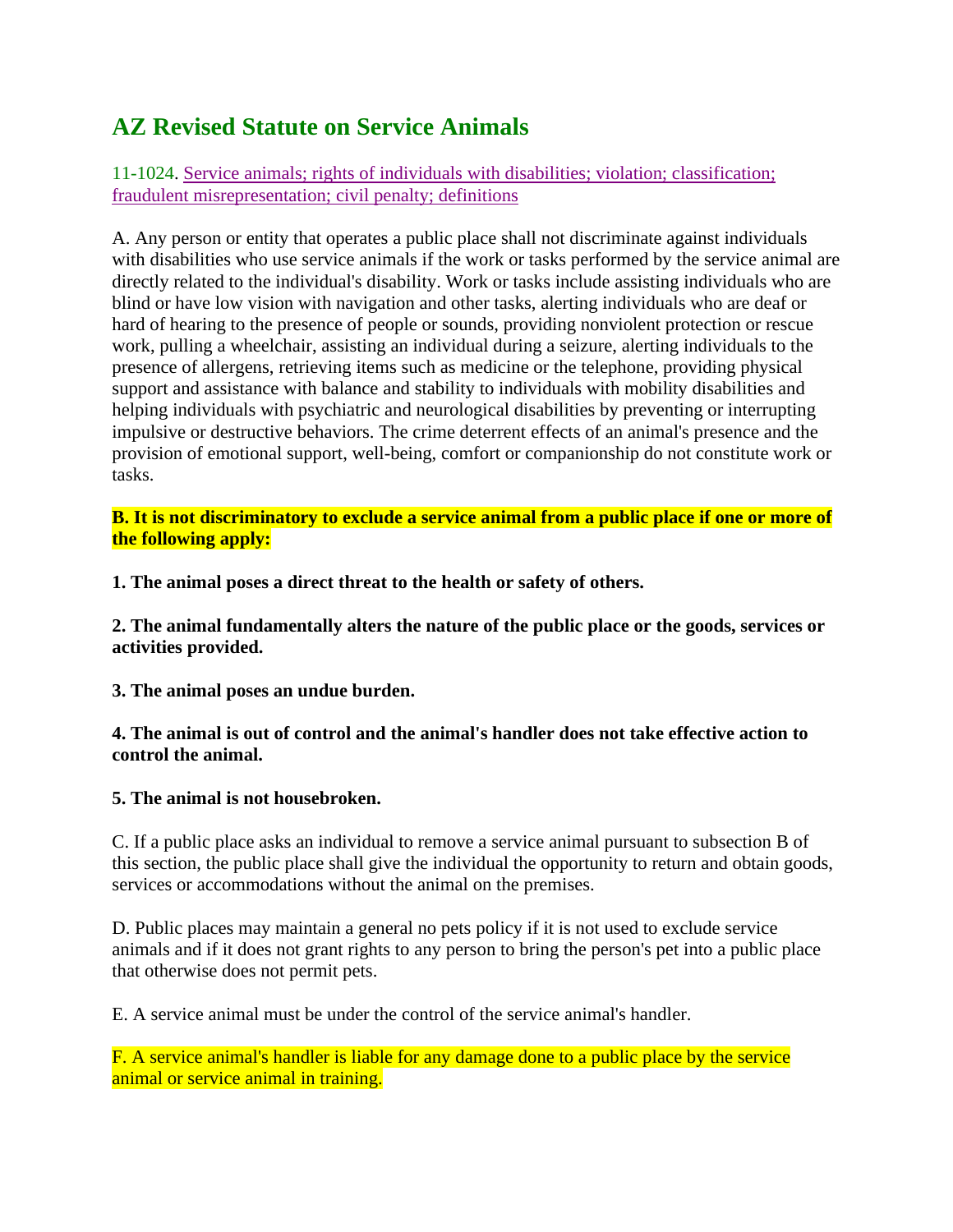G. Any trainer or individual with a disability may take an animal being trained as a service animal to a public place for purposes of training it to the same extent as provided in subsections A, B and D of this section.

H. A zoo or wild animal park may prohibit a service animal, including a dog guide or service dog, from any area of the zoo or wild animal park where the service animal may come into direct contact with the animals contained in the zoo or wild animal park. Service animals shall not be excluded from public walkways or sidewalks or from any area that allows for physical barriers between the service animals, dog guides or service dogs and the animals in the zoo or wild animal park. Any zoo or wild animal park that prohibits dog guides and service dogs shall provide without cost adequate facilities for the temporary confinement of dog guides and service dogs. The facilities shall be adequate to accommodate the anticipated attendance of legally blind or deaf persons or persons with physical disabilities, shall be in an area not accessible to the general public, shall provide water for the dog guides and service dogs and shall otherwise be safe, clean and comfortable. The zoo or wild animal park on request by a legally blind person who is required to leave that person's dog guide or service dog pursuant to this subsection shall provide a sighted escort if the legally blind person is unaccompanied by a sighted person.

I. The driver of a vehicle approaching a legally blind pedestrian who is carrying a cane that is predominately white or metallic in color, who is using a service animal or who is assisted by a sighted person shall yield the right-of-way and take reasonable precautions to avoid injury to the pedestrian and the service animal. The pedestrian has the same rights as any other person whether or not the pedestrian is carrying the cane, using a service animal or being assisted by a sighted person. Drivers shall take the same precautions with respect to pedestrians who have a disability other than blindness and their service animals. A driver who violates this subsection is liable for damages for any injury caused to the pedestrian or the service animal.

J. Any person or entity that violates subsection A, H or I of this section is guilty of a class 2 misdemeanor.

K. A person may not fraudulently misrepresent an animal as a service animal or service animal in training to a person or entity that operates a public place. A court or duly appointed hearing officer may impose on the person misrepresenting the animal in violation of this subsection a civil penalty of not more than two hundred fifty dollars for each violation.

L. This section is not intended to affect any civil remedies available for a violation of this section.

M. For the purposes of this section:

1. "Direct threat to the health or safety of others" means that a significant risk to the health or safety of others exists and cannot be eliminated by modification of policies, practices or procedures or by the provision of auxiliary aids or services.

2. "Discriminate" means discriminatory actions prescribed in section 41-1492.02 and includes: